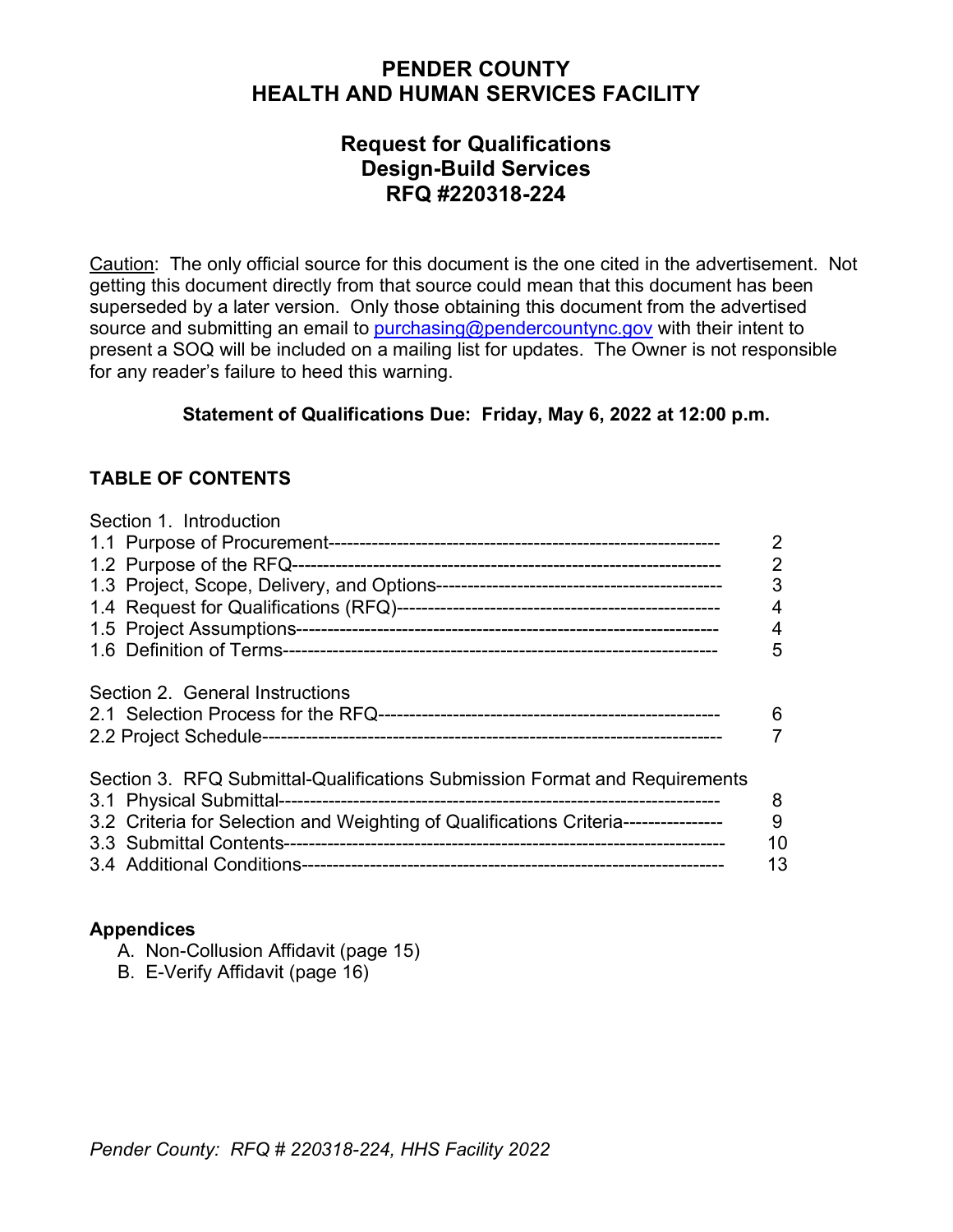# **PENDER COUNTY HEALTH AND HUMAN SERVICES FACILITY**

# **Request for Qualifications Design-Build Services RFQ #220318-224**

#### **1. Introduction**

**Name of Project:** Pender County Health and Human Services Facility

#### **1.1 Purpose of Procurement**

Pursuant to North Carolina General Statutes, Section 143.128.1(A), the County of Pender hereby solicits Statements of Qualifications from qualified Design-Build teams interested in providing professional design and construction services for construction of a Health and Human Services Facility. The Owner is preceding this project with a qualification process (this RFQ) to determine and approve interested and competent Design-Build teams, hereinafter referred to as "Design-Builder(s)".

**1.1.1 Project Site:** Building space is located behind the current Health Department located at 803 South Walker Street, Burgaw, NC, with main access from Progress Drive, Burgaw, NC.

**1.1.2 Project Description:** The Pender County Board of Commissioners intends to construct a health and human services facility in the Burgaw Township of Pender County. This project will consist of the construction of a multi-story building. The facility which is expected to be about 70,000 square feet will house all Department of Social Services employees and Health Department employees.

#### **1.2 Purpose of the RFQ**

**1.2.1** Selection of the Design-Builder will be Qualifications-Based (QBS) beginning with the review of this RFQ submittal. Factors and/or criteria to be used in the evaluation of this RFQ are listed and described in this document. The Owner will adhere to the weightings specified for each evaluation factor as stated. These selections are made solely as judged by the Owner

**1.2.2** In selection of a firm, the Owner will emphasize the experience of the firm and of the assigned personnel in providing like functions on projects of similar magnitude and complexity as the proposed project. Selection preference will be toward firms that have depths of knowledge and resources for this facility design type, general contracting, scheduling, contract coordination and compliance, budget control, and design experience in this building type, as well as familiarity with laws, ordinances, and codes applicable to this project.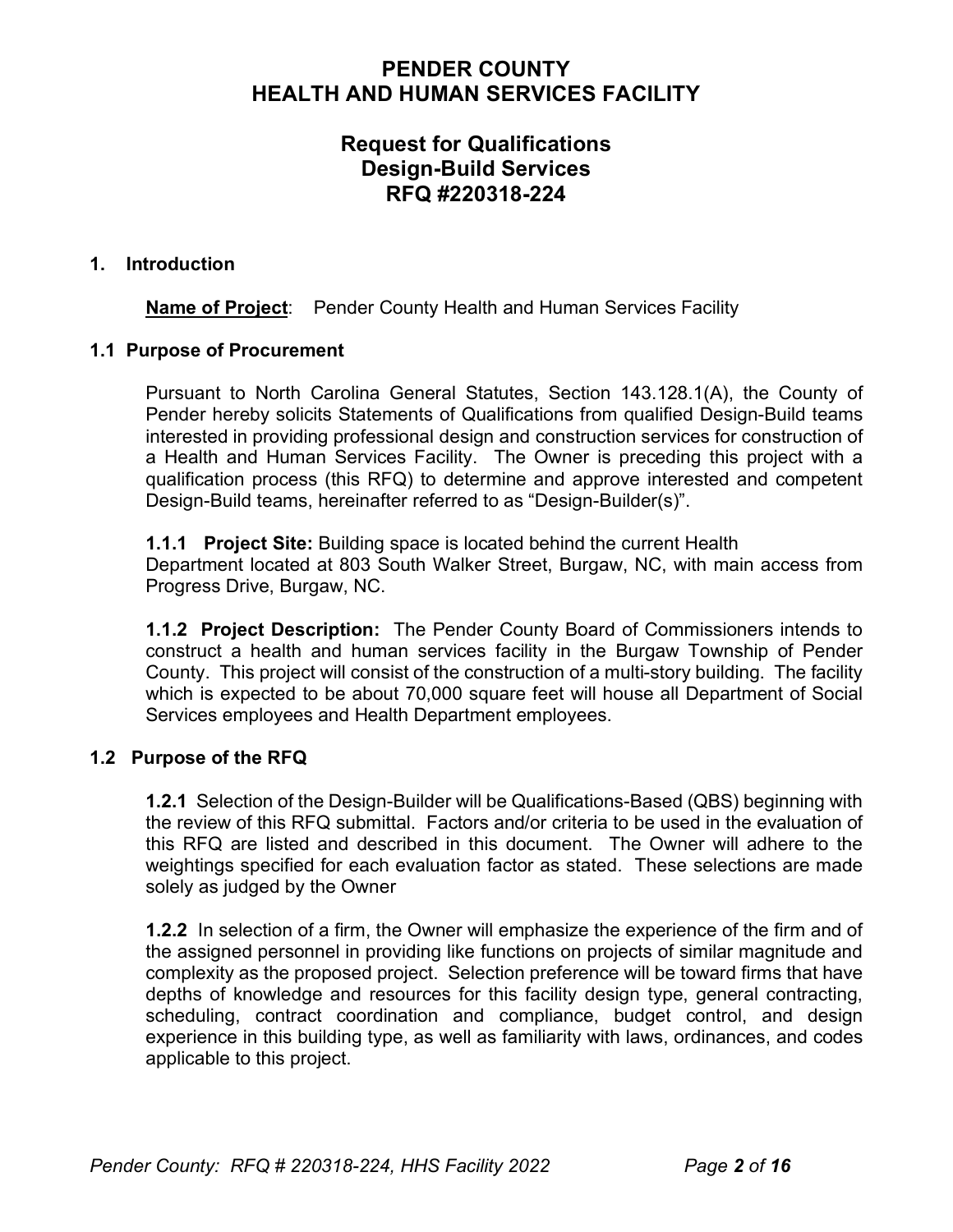**1.2.3** The window of construction opportunity requires the Owner to make, as an important selection criterion, the ability of firms to place quality personnel on this job ready to work within an effective timeframe.

**1.2.4** Pender County encourages participation by minority businesses in the award of contracts. The county provides minorities an equal opportunity to participate in all aspects of contracting and procurement and prohibits any, and all discrimination against persons or businesses in pursuit of these opportunities. The bidder shall make a good faith effort to recruit and select minority-owned businesses among the bidder's subcontractors.

**1.2.5** It is the responsibility of each submitter to examine the entire RFQ, seek clarification in writing, and review their submittal for accuracy before submission of their qualifications. Once the submission deadline has passed, all submissions will be final. The Owner will not request clarification from any individual submitter relative to their submission. The Owner reserves the right to ask for additional information from all parties that have submitted qualifications. If there are multiple firms proposed as one team, each firm must describe itself accordingly in the RFQ submittal. **Indicate on the first page of the submittal which firm/company is the lead Design-Builder.**

**1.2.6** The Owner will make every effort to be fair and equitable in its dealing with all candidates. If, however, the County should determine that none of the Design-Build teams submissions are advantageous to Pender County, the county shall have the absolute right to reject any and all submissions.

# **1.3 Project Scope, Delivery, and Options**

**1.3.1** The delivery method for this project will be **Design-Build**. There will ultimately be a single contract from the Owner with a lead Design-Builder who will be expected to fulfill the terms of the contract through delivery of a finished, fully usable facility, on a turn-key basis, that satisfies the Owner's project requirements. The Owner chose the Design-Build delivery method specifically to give them a single point of responsibility on the part of the Design-Builder for every design service and construction need. This method is expected to allow concurrent design and construction activities. The Design-Builder, as the sole responsible source for the total project compliance and construction-related performance (including architectural, design, and construction services) shall act in the best interests of the Owner. At all times and project stages, the Design-Builder shall use their best efforts to perform the project in an expeditious and cost-effective manner consistent with the Owner's project requirements, time constraints and budget. The lead Design-Builder shall hold all design professionals, testing services, trade contractors, and trade supplier contracts. The Design-Builder shall develop an overall project schedule which will be a contractual obligation. In addition, the lead Design-Builder will be responsible for methods of construction and safety, as well as for the scheduling and coordination of the work of all construction and miscellaneous contracts required for completion of the project within predetermined budge limits and schedules.

**1.3.2** The construction for the Owner's project shall be developed having a substantial completion date no later than **July 1, 2025**.

*Pender County: RFQ # 220318-224, HHS Facility 2022 Page 3 of 16*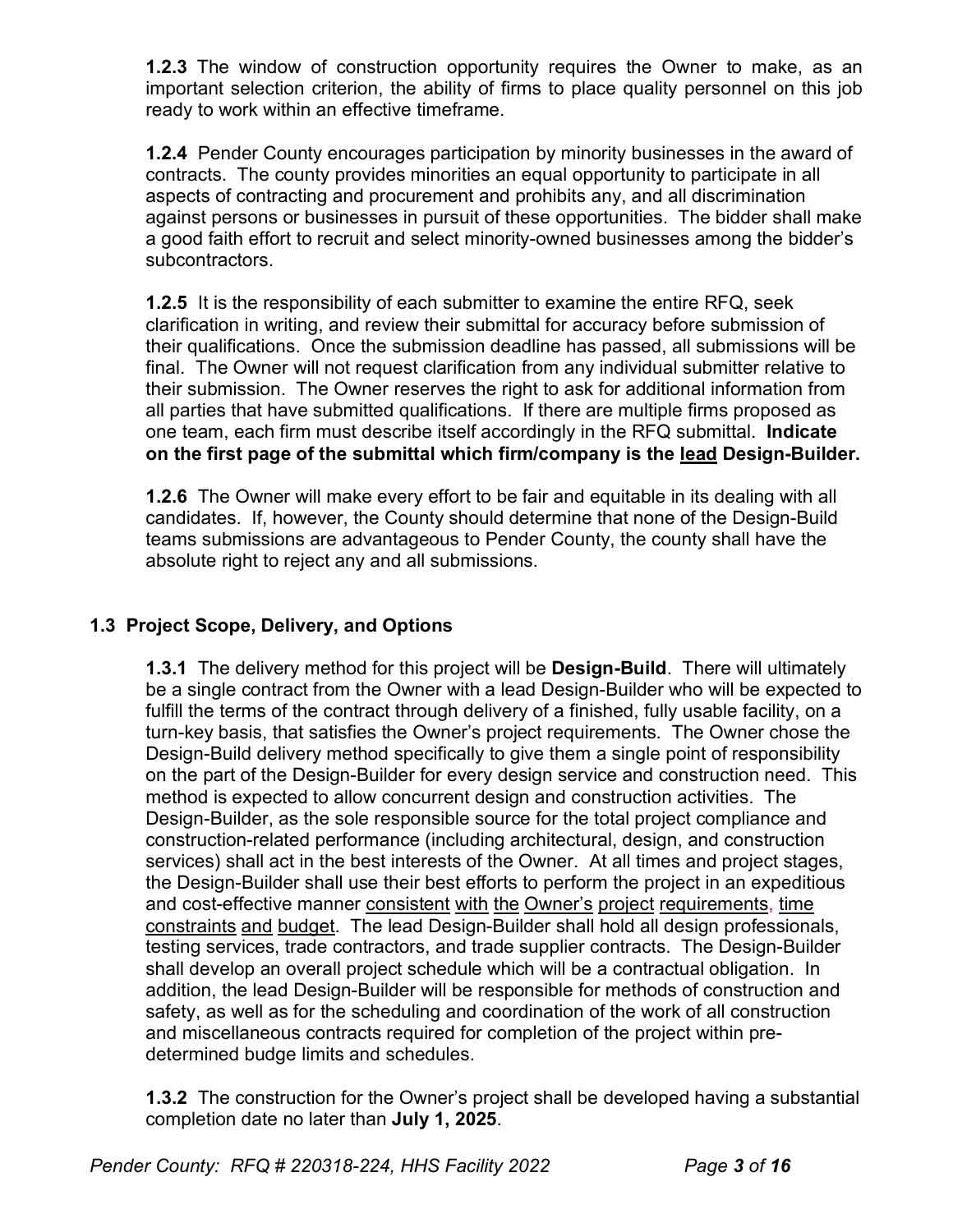## **1.4 Request For Qualifications (RFQ)**

**1.4.1** The RFQ selection process will produce a preliminary ranking list for Design-Build candidates. The county reserves the right to ask the highest-ranking teams to interview with an official Project Selection Committee consisting of various county personnel. If interviews are conducted, the county may then create a final ranking of Design-Builders based upon the interview results, in conjunction with their submitted written responses.

**1.4.2** No formal design competition will be included.

**1.4.3** Once the single Design-Builder is determined, they will be responsible for pricing and value-engineering issues. Prior to contracting, the Owner will ask the Design-Builder to commit to a Lump Sum price for all its design and construction services.

**1.4.4** Owner/Design-Builder contract will be a Lump-Sum contract using a contract provided by Pender County. Any unused contingency will be returned to the Owner.

**1.4.5** In order to consider proposals, the county must receive three (3) responses to its RFQ. If the county receives less than three responses, the county must resolicit. After the second solicitation, the county may consider proposals even if three proposals have not been received. The county will follow the same procedures for the initial submission.

**1.4. 6** Pender County reserves the right to accept or reject any or all Statements of Qualifications with or without cause. Issuance of Requests for Qualifications does not commit Pender County to award a contract, to pay any costs incurred in preparation of a proposal or to procure or contract for related services or supplies.

#### **1.5 Project Assumptions**

**1.5.1** The Owner does not desire to enter into "joint-venture" agreements with multiple firms. At the same time, the Owner recognizes that the Design-Build delivery method often involves partnerships between or among firms to combine design and construction management capabilities. Should two or more firms desire to establish a joint venture, it is expected that one firm shall become the lead Design-Build firm for the purpose of contract execution, with the remaining firms being consultants to them. The Owner shall contract with the lead Design-Build firm only.

**1.5.2** The Owner expects all parties to this project to work closely together and deal appropriately with project conditions to finish the job successfully. **A spirit of cooperation and collaboration among professional construction service providers is of utmost importance.**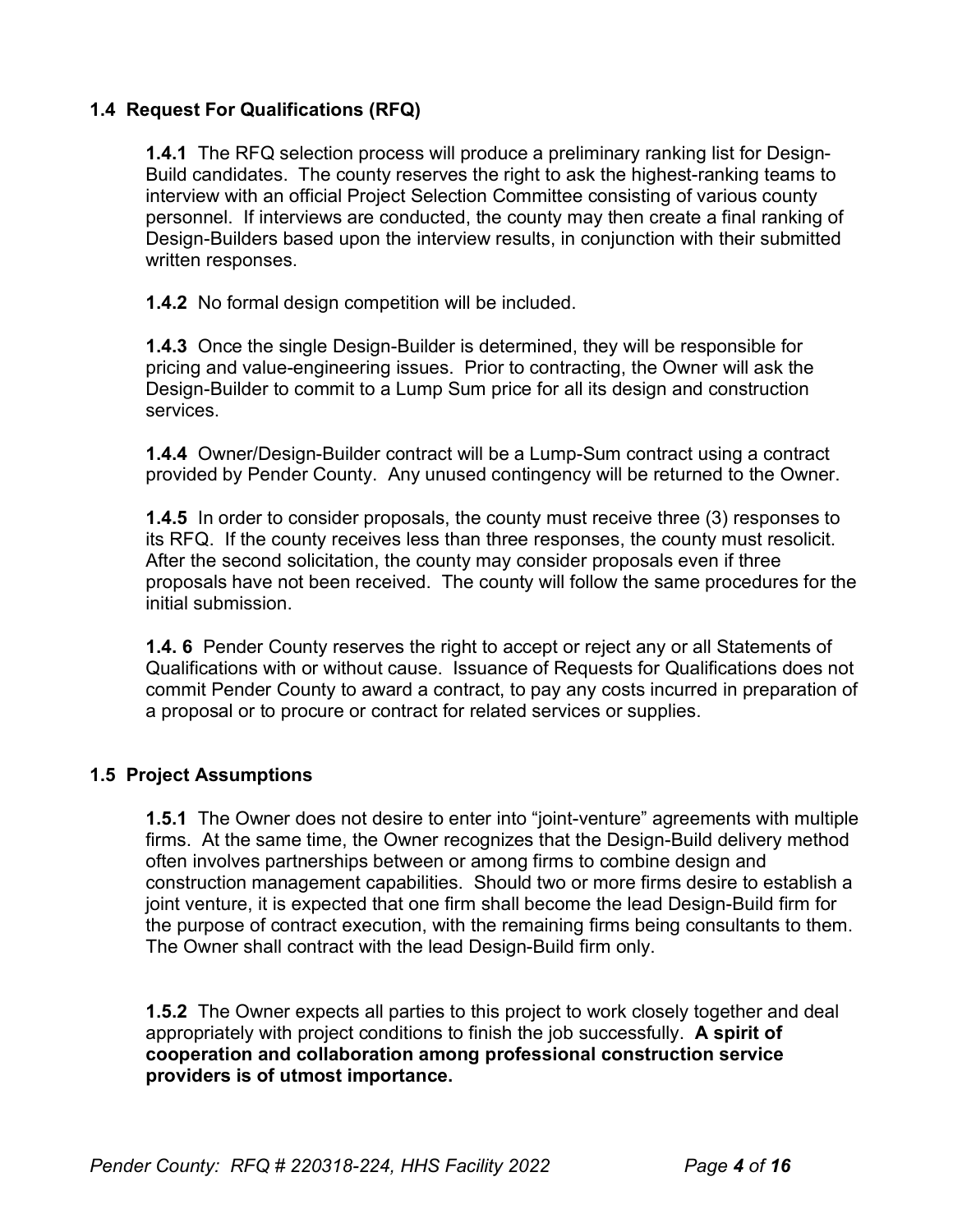**1.5.3** The Design-Builder will employ the Architect of Record (AOR) and /or the Engineer of Record (EOR). These professionals must personally ensure the integrity of all extensions of the design and ensure that all equipment and materials meet the design criteria requirements. Ensuring compliance with this condition shall be the lead Design-Builder's function, not an Owner function.

**1.5.4** The Design-Builder, as part of its design and its pre-construction services, will assist with developing a strategy for the best approach for the successful completion of the project. For example, without limitation, the Design-Builder will provide guidance and assistance in the preparation of a schedule and a reliable, preliminary cost estimate.

## **1.6 Definitions of Terms**

**1.6.1** Whenever the term "RFQ" is used, the reference is to this Request for Qualifications or portions thereof, together with any exhibits, attachments, or addenda it may contain.

**1.6.2** Whenever the terms 'shall", "will", "must", or "is required" are used in the RFQ, the referenced task is a mandatory requirement of this RFQ. Failure to meet any mandatory requirement will be cause for rejection of a submittal.

**1.6.3** Whenever the terms "can", "may", or "should" are used in the RFQ, the referenced specification is discretionary. Therefore, though the failure to provide any items so termed will not be cause for rejection, the Project Selection Committee may consider such failure in evaluating the quality of the submittal.

**1.6.4** Whenever the terms "apparent successful" or "top-ranked" or "highest ranking" firm or offeror are used in this document, the reference is to the firm that the Project Selection Committee ultimately judges to have submitted the case best satisfying the needs of the Owner in accordance with the RFQ. The selection of an apparent successful firm does not necessarily mean the Project Selection Committee accepts all aspects of the firm's submittal or proposal.

**1.6.5** Whenever the term "submittal" is used in the RFQ, the reference is to the response offered by the firm in accordance with the RFQ. The submittal responds only to the RFQ.

**1.6.6** Whenever the term "Project Selection Committee" or "Review Committee" is used in the RFQ, the reference is to the Owner's representatives responsible for administering and conducting the evaluation and selection process for the RFQ.

**1.6.7** "Design-Build" refers to the construction project delivery method in which, among other things, the Owner holds a single contract with a business entity that has responsibility both to design and to construct a project, and that hods the trade contracts.

**1.6.8** "Lead Design-Builder" refers to the design-build team member that will contract with the Owner for all work and holds all responsibility of project success, performance, and completion.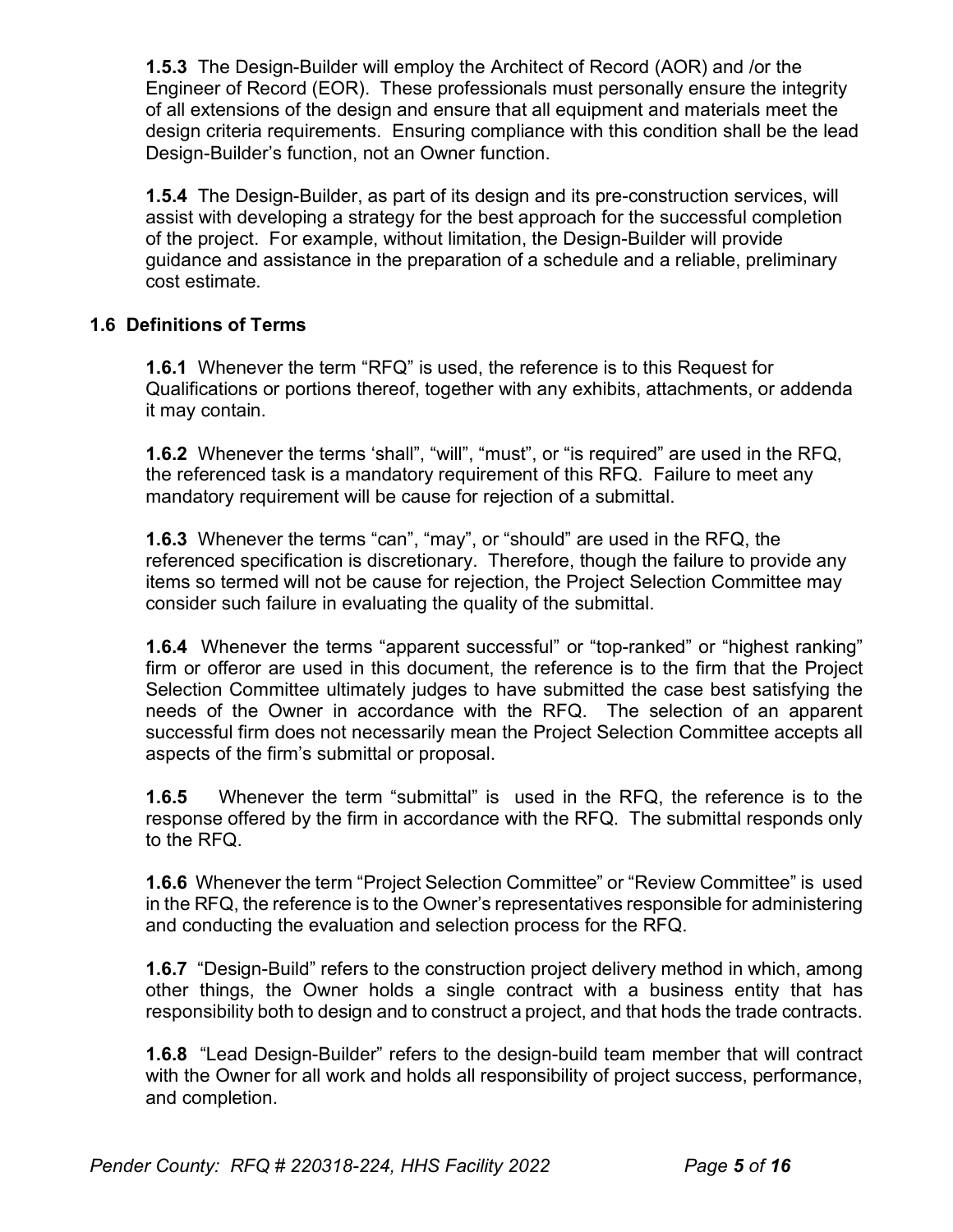**1.6.9** "Design Professional (an inclusive term for all licensed building professionals), "Architect of Record", and/or "Engineer of Record" refers to the project architect(s) and/or engineer(s), whose responsibilities generally include programming, design, code compliance, and detailing of the facility. Under the Design-Build delivery methodology, the Design Professional is an integral part of the Design-Builder entity under single contract with the Owner. These entities also operate under legal definitions of the State of North Carolina with statutory liability and responsibility.

**1.6.10** "Building Commissioning" refers to a formal and systematic process of documentation, adjustment, testing, verification, and training, focused on quality assurance and performed specifically to ensure that the finished facility operates in accordance with the Owner's documented project requirements and the construction documents.

**1.6.11** "Commissioning Provider" refers to the entity or person providing building commissioning services for a project.

**1.6.12** "Owner's Project Requirements" is a written document that details the functional requirements of a project and the expectations of how it will be used and operated.

**1.6.13** "Qualifications Submittal" and "Initial Written Submittal" both refer to a firm's response to the RFQ.

**1.6.14** "Qualification-Based Selection" and "QBS" both refer to a procurement process for the selection of professional construction services for public projects. It is a competitive contract procurement process whereby consulting firms submit qualifications to a procuring entity (Owner) who evaluates and selects the most qualified firm, and then negotiates the project scope of work, schedule, budget, and price.

**1.6.15** "Firm" shall be interpreted as referencing the design entity, the construction entity, or the combined (e.g., joint venture) entity, as is reasonable.

**1.6.16** "Fixed Fee" shall be proposed by the Design-Builder and shall be defined as a specific dollar amount (stated as a lump sum) and agreed upon by all parties at the time of Contract Negotiation. This fee shall not be a percentage of the cost of the work.

## **2. General Instructions**

## **2.1 Selection Process for the RFQ**

**2.1.1 Request for Qualifications:** This document is a Request for Qualifications (RFQ). All interested Design-Build parties shall respond to this document in the appropriate format and required quantity.

**2.1.2 Qualification Project Review Committee:** The review of RFQ submittals will be by a Project Review Committee comprising representatives of the Owner. Questions should be submitted **in writing** to the Pender County Finance Office via email: [purchasing@pendercountync.gov](mailto:purchasing@pendercountync.gov)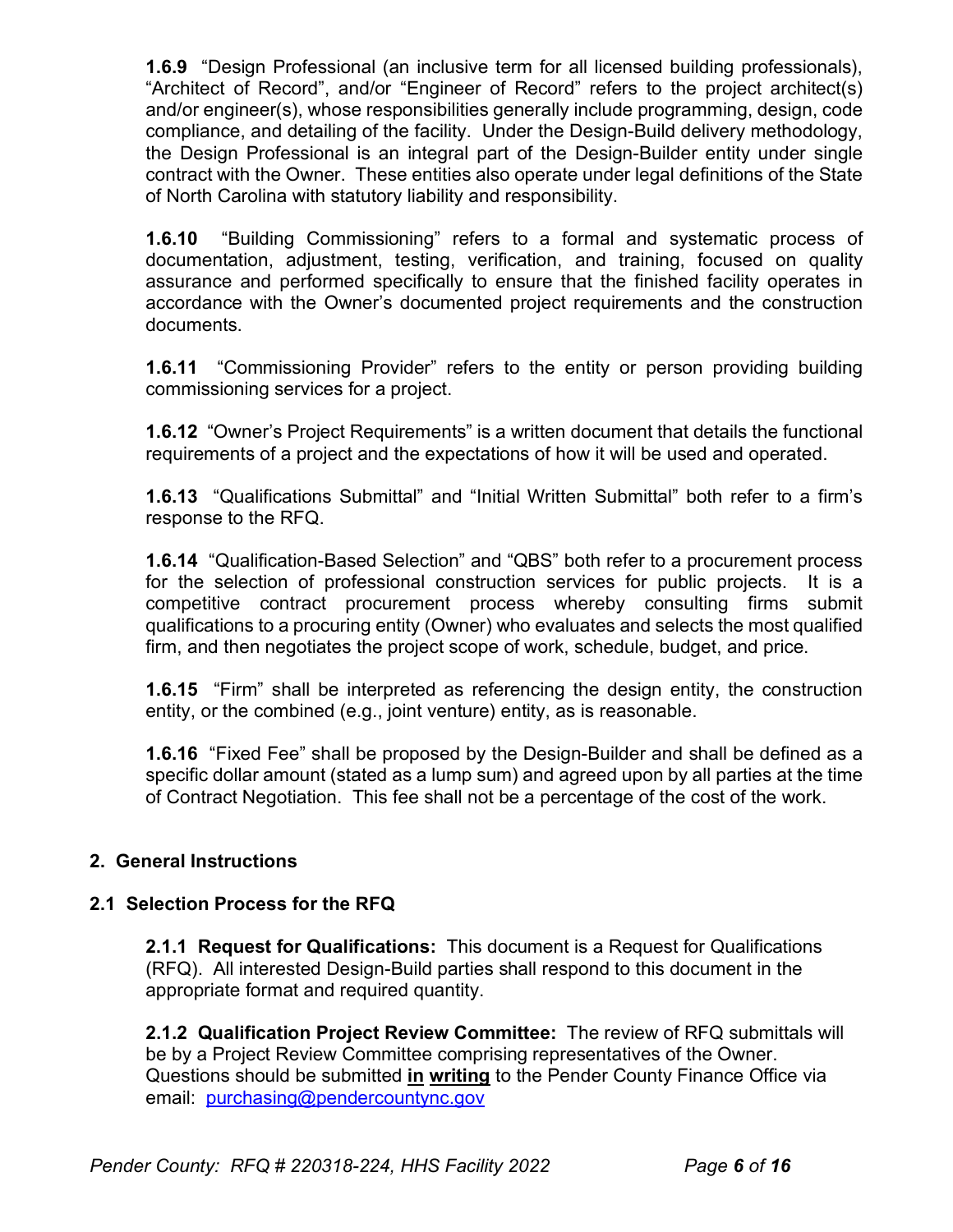**2.1.3 Design-Build Qualifying Process for the RFQ:** Written Submittal (RFQ Submittal): The Project Review Committee will receive and review statements of qualifications and performance data in response to this RFQ. The Project Review Committee will evaluate all firms first against a set of criteria, provided in **Section 3**, to determine those firms most qualified and suited for this particular project. The committee will create a list of the top three Design-Build teams who may be interviewed by the county. After the completion of interviews (if required), a Design-Build team will be selected and negotiations of fees will begin. If the selected Design-Build team and the county do not come to an agreement, the county reserves the right to enter into negotiations with the next highest-ranking Design-Build team.

**2.1.4 Substituting Key Personnel:** After the contract is awarded, the Design-Builder can only substitute key personnel (contractors, subcontractors, and design professionals identified in the Design-Builder's response to the RFQ) after obtaining written approval from the county.

**2.2 Project Schedule:** The following Project Schedule represents the Owner's best estimate of the schedule that will be followed. The Owner reserves the right, at its sole discretion, to adjust this schedule as it deems necessary. Notification of any adjustment to the Project Schedule shall be provided to all who have requested this RFQ.

| <b>Project Schedule (Estimated)</b>                                                                                                                                                        | <b>Date</b>      | <b>Time</b> |
|--------------------------------------------------------------------------------------------------------------------------------------------------------------------------------------------|------------------|-------------|
| Advertisement of RFQ                                                                                                                                                                       | March 18, 2022   |             |
| Deadline for written questions and clarification on RFQ                                                                                                                                    | April 15, 2022   | 12:00 pm    |
| Answers to questions provided via an Addendum                                                                                                                                              | April 22, 2022   |             |
| Deadline for submission of Statement of Qualifications                                                                                                                                     | May 6, 2022      | 12:00 pm    |
| Owner completes qualification evaluation, establishes a short-<br>list of firms remaining in the competition. Owner notifies firms<br>on short-list and schedules interviews (if required) | May 31, 2022     |             |
| Complete interviews of firms on short-list (if required)                                                                                                                                   | June 17, 2022    |             |
| Notify selected Design-Build firm and begin contract<br>negotiations                                                                                                                       | June 20, 2022    |             |
| Complete Contract negotiations with selected firm                                                                                                                                          | July 1, 2022     |             |
| <b>Award of Contract</b>                                                                                                                                                                   | July 6, 2022     |             |
| Notice to Proceed                                                                                                                                                                          | October 17, 2022 |             |
| <b>Project Completion</b>                                                                                                                                                                  | July 15, 2025    |             |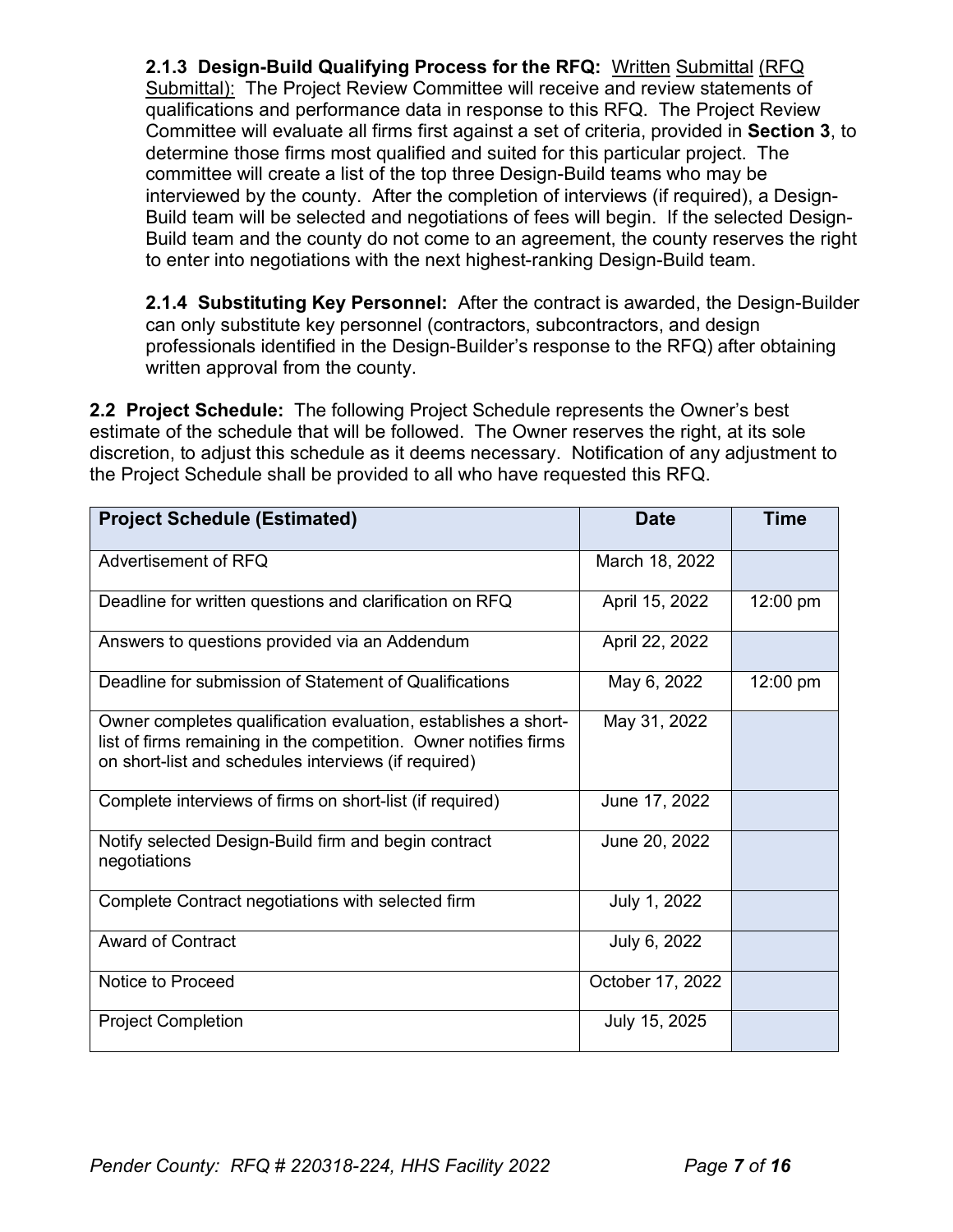# **3. RFQ Submittal- Qualifications Submission Format and Requirements**

**3.1 Physical Submittal: One (1) original and one electronic copy** of the information shall be submitted. Each submittal shall be identical in content. Submitters shall follow the sequence of the Initial Written Submittal outlined here. Responses should be concise, clear, and relevant. Submitter's costs incurred in responding to this RFQ is the submitter's alone and the Owner does not accept liability for any costs. The Owner will not and shall not be required to return any item submitted.

**3.1.1** The pages of the qualification submittal must be numbered consecutively. A Table of Contents, with corresponding tabs/dividers in the body of the submittal, must be included as well to identify each section. Placing multiple tabs on a single page is perfectly acceptable. If more than one item in the Table of Contents can be started on the same page, you may do so and place all corresponding tabs on that page. Any affidavits, certifications, or signed statements called for are to be included in the Appendix. Please do not place or ask to place in the Appendix any additional information not explicitly required to be placed there. Submittals are not limited in page quantity. (The Owner intends to limit the cost that the submitter incurs to respond to this solicitation. Therefore, submitters are encouraged to be brief and succinct. Thick volumes of background and general marketing materials are not desired. A firm should highlight instead, its responsiveness to the evaluation criteria. If there are multiple firms proposed as one team, each component firm should describe its own relevant qualifications within the same submittal.

**3.1.2** Submittals of qualifications will be accepted until the time and date shown in the Project Schedule (Section 2.2). **This is a firm deadline.** The Owner is not responsible for the proper or timely delivery of a submittal. Failure to meet the deadline for receipt of submittals will result in rejection of the submittal. Submittals received after the deadline will not be considered whether delayed in transit or for any other cause whatsoever. Each firm is solely responsible for the accuracy and completeness of its submittal. Errors and omissions may constitute grounds for rejection.

**3.1.3** Firms should deliver their submittals. The name and address of the firm should appear on the outside of the submittal, and the package should reference the project; i.e., **RFQ# 220318-224 for Design-Build Services, Pender County Health and Human Services Facility.** 

**3.1.4** Submit qualifications document to the following addresses depending on method of delivery:

| in person or by UPS/FedEx/courier:      | if using the US Postal Service:         |
|-----------------------------------------|-----------------------------------------|
| <b>Pender County Finance Department</b> | <b>Pender County Finance Department</b> |
| <b>Attn: Trisha Newton</b>              | <b>Attn: Trisha Newton</b>              |
| 805 South Walker Street                 | PO Box #1578                            |
| Burgaw, NC 28425                        | Burgaw, NC 28425                        |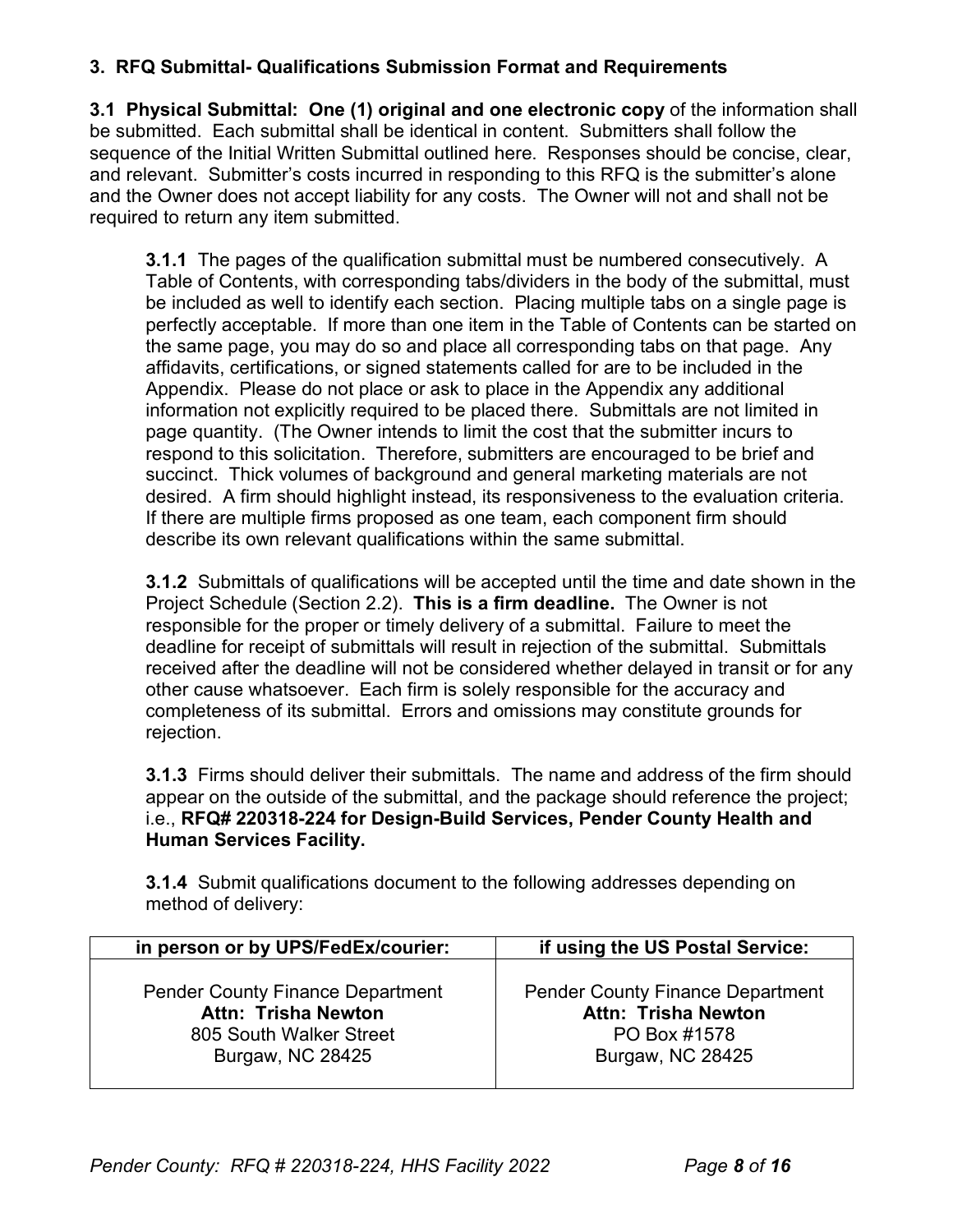**3.1.5** Except for the submission of questions as discussed further, proposers shall not contact any members or employees of Pender County regarding any aspect of this procurement until after the award of the contract. Contact with these persons could be grounds for elimination from the competition.

**3.1.6** All questions that have been submitted in writing before the deadline will be compiled and answered in writing. The deadline for submission of questions relating to the RFQ can be found in the Project Schedule (Section 2.2). Answers will be distributed simultaneously by email to the contact person in the firms that have made their interest in this project known as well as in an official Addendum to the RFQ.

**3.2 Criteria for Selection and Weighting of Qualifications Criteria-** The Project Review Committee will evaluate the submittals uniformly based upon criteria listed in the table below. The Owner has listed each major category of criteria in order of importance. The services being sought under this RFQ are considered professional in nature. Consequently, the evaluation of submittals will be based on consideration of the demonstrated qualifications and capabilities of the offerors.

| <b>MAJOR CATEGORY</b>                                                                                                                  | <b>CRITERIA SUMMARIES</b>                                                                                                                                                                                                                                                                                 |
|----------------------------------------------------------------------------------------------------------------------------------------|-----------------------------------------------------------------------------------------------------------------------------------------------------------------------------------------------------------------------------------------------------------------------------------------------------------|
| Design-Build Team: 30 points<br>Evaluation of lead Design-Builder and<br>Design-Builder's General<br>Contractor/Builder (if different) | GC experience with Design-Build Process<br>Ξ.<br>GC experience with similar project types<br>GC offering Project Managers and<br>Superintendents experienced on similar<br>project types<br>GC track record of "on-time and<br>on-<br>budget" projects<br>GC litigation, legal action, and safety records |
| Design-Build Team: 25 points<br><b>Evaluation of Design Professionals</b>                                                              | Arch./Eng experience with the Team's GC<br>ш<br>Arch/Eng experience with similar projects<br>п<br>Arch/Eng firm's litigation and/or arbitration<br>٠<br>records<br>Arch/Eng firm's reputation, references, and<br>referrals                                                                               |
| <b>Project Schedule: 20 points</b><br><b>Evaluation of Design-Build Team</b>                                                           | Team's ability to provide a proposed<br>milestone schedule that illustrates the total<br>project time (in weeks) to complete the<br>project                                                                                                                                                               |
| <b>Statement of WHY: 20 points</b><br><b>Evaluation of Design-Build Team</b>                                                           | Statement of WHY the Team should be<br>selected<br>Any unique qualifications relating to this<br>project<br>Design-Build Team professional capacity<br>(Section 3.3.12)                                                                                                                                   |
| <b>Responsiveness to RFQ: 5 points</b><br><b>Evaluation of Design-Build Team</b>                                                       | Extent to which the RFQ instructions were<br>٠<br>followed<br>Accuracy in reflecting the RFQ requirements                                                                                                                                                                                                 |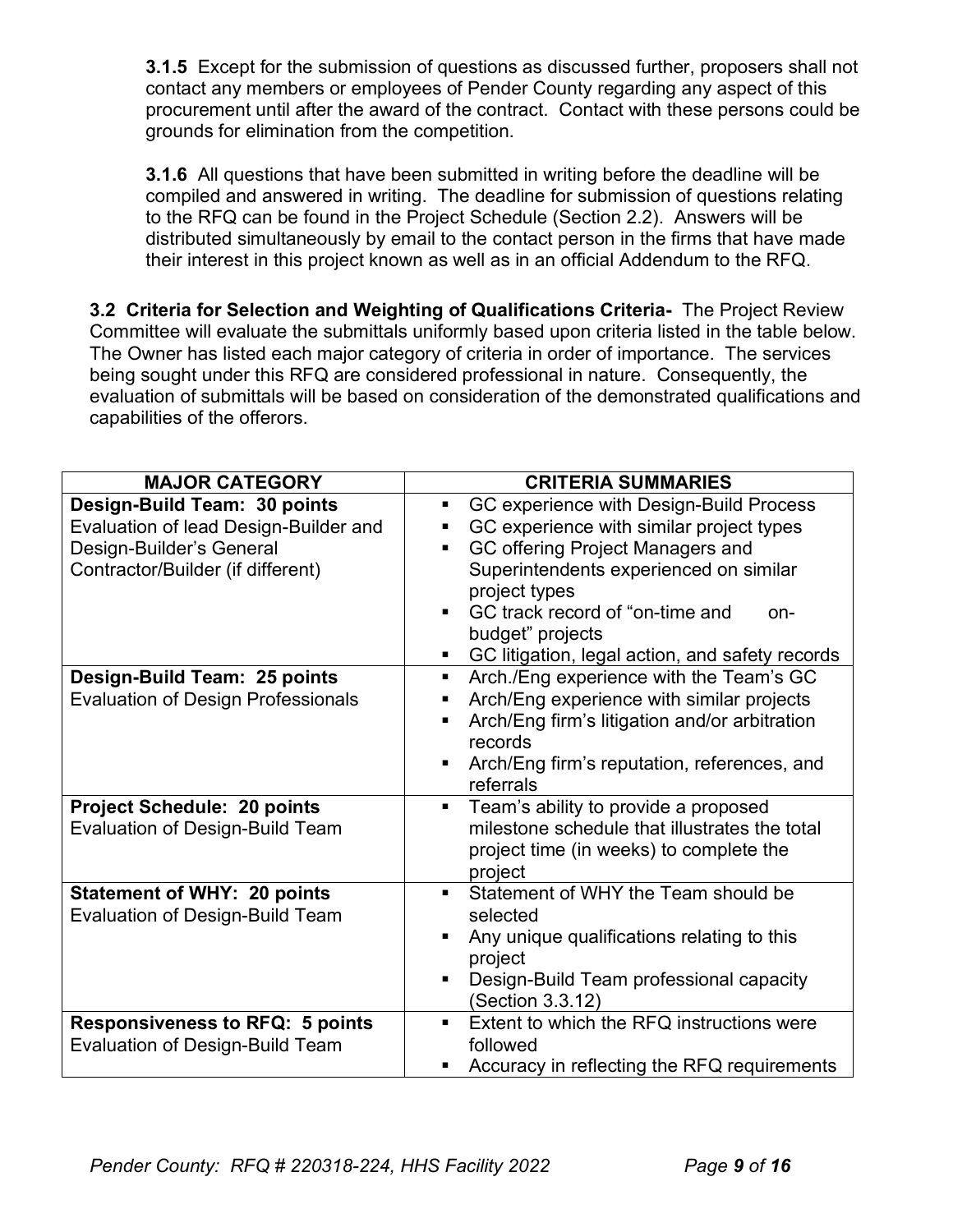**3.3 Submittal Contents-** The qualification submittal **must contain** the following information in the following order:

### **3.3.1** Statement of Interest

- **3.3.2** Basic company information for all participating companies/firms:
	- a. Company/Firm name
	- b. Physical address
	- c. Mailing address and zip code
	- d. Email address and name of primary contact at each company/firm
	- e. Main telephone number and direct telephone numbers for contacts
	- f. Number of years in business for each company/firm
	- g. General description of firm(s)

#### **3.3.3** *Provide a list of the licensed contractors, licensed subcontractors, and licensed design professionals the Design-Build team proposes to use for the project's design and construction (statutory requirement).*

**3.3.4** Form of firm ownership, including state of residency or incorporation: Is the offeror a sole proprietorship, partnership, corporation, Limited Liability Company (LLC), joint venture, or other structure?

**3.3.5** Succinctly describe the history and growth of your firm(s) and any past or current experience with the Design-Build team being proposed, if any.

**3.3.6** List any active or pending litigation with owners, subcontractors, and other construction-related entities and explain. List, and briefly describe any and all legal actions for the past three years in which the respondent has been a debtor in bankruptcy, a defendant in a lawsuit for deficient performance under a contract or agreement; a respondent in an administrative action for deficient performance, or a defendant in a criminal action. **Failure to fully comply with this item will be grounds for elimination from the competition.**

**3.3.7** Has the firm(s) ever failed to complete work awarded to it or has it been removed from any project awarded to the firm(s)? Explain.

**3.3.8** Provide three references similar to the project required herein. Reference information should include a short paragraph describing the service(s) provided, together with the following:

- a. Name of the organization to which the services were provided
- b. Project location
- c. Dates during which services were performed
- d. Thorough description of project with image(s)
- e. Cost description (at a minimum, must include: original project budget; final project cost; and why there is a difference in the original and final costs, if any)
- f. A current contact name and organizational title at the firm
- g. The contact's current address and telephone number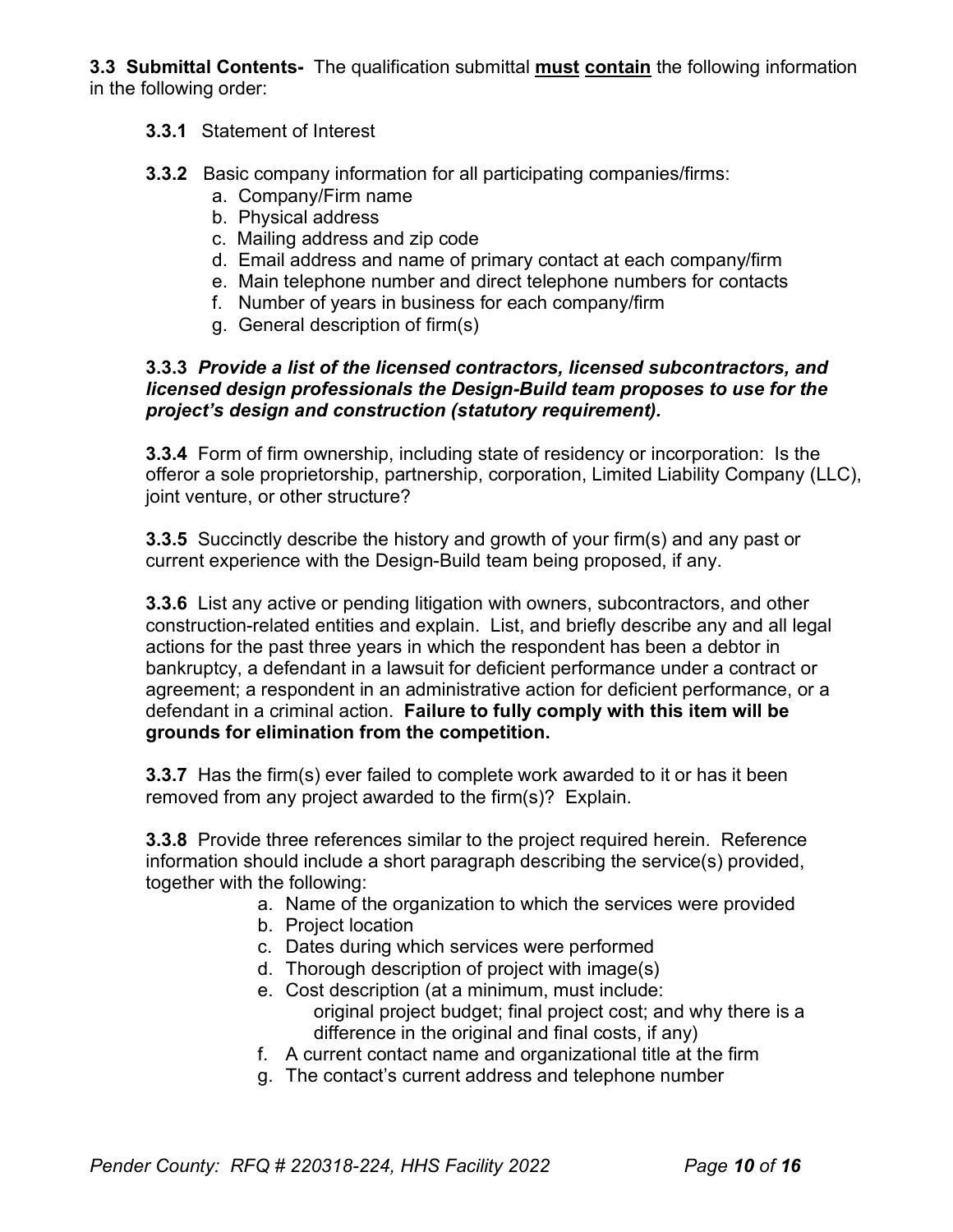# **3.3.9** Relevant Project Experience of the **DESIGNER**:

Relevant project experience refers especially to buildings comparable to this project in relevant ways. Describe no less than three projects in order of most relevant to least relevant that demonstrate the firm's capabilities to provide design services on the project at hand. For each project, the following information should be provided:

- a. Project name
- b. Project location
- c. Dates during which services were performed
- d. Physical description (e.g., square footage, site area)
- e. Cost description (this description, at a minimum, must include: Original project budget; final budget costs; and why there is a difference in the original and final costs, if any)
- f. Brief description of project
- g. Services performed as Designer
- h. Owner reference

### **3.3.10** Relevant Project Experience of the **BUILDER:**

Relevant project experience includes similar building type and delivery method relevant to the type of project to be constructed using the Design-Build delivery method or performing as a general contractor on comparable types and sizes of projects. Describe no fewer than three projects in order of most relevant to least relevant that demonstrate the firm's capabilities to perform the project at hand. For each project, the following information should be provided:

- a. Project name
- b. Project location
- c. Dates during which services were performed
- d. Physical description (e.g., square footage, site area)
- e. Thorough description of project/images
- f. Cost description (this description, at a minimum, must include: Original project budget; final budget costs; and why there is a difference in the original and final costs, if any)
- g. Services performed as Builder
- h. Owner reference

**3.3.11** Indicate whether offeror is a Minority Business Enterprise and any Minority Business firms on the Design-Build team.

**3.3.12** Statement of **"Why"** the proposing firm should be selected. This section provides each firm the opportunity to provide specific information that differentiates them from others in the competition. Include Personnel Capacity:

a. Provide general information about the firm's personnel resources, including classifications and numbers of employees and the locations and staffing of relevant offices

b. Provide a list of qualified and available personnel resources, identifying experience and ability for key personnel. The key personnel, at a minimum, are the proposed Designer(s) of Record, supporting project architects and engineers, project superintendent, Design-Builder's project manager, project director, estimator, preconstruction manager, and the executive in charge.

(Firms may list more than one person qualified and available for the proposed project.)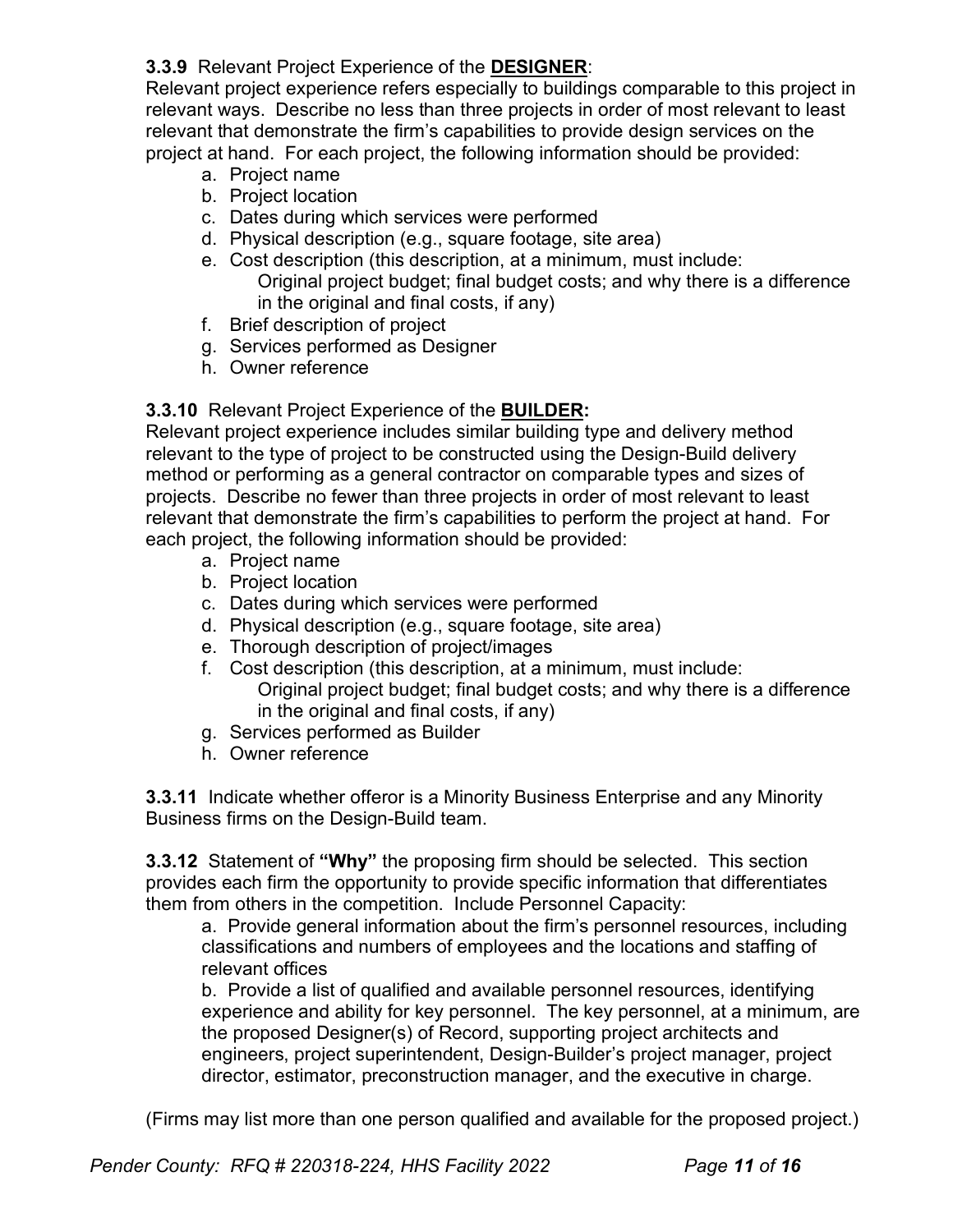# **3.3.13 Proposed Project Schedule based on an award date of July 2022**

#### **3.3.14** Minimum Criteria

**Firms must meet the criteria in the bullet points below. Firms that do not meet these criteria are automatically disqualified.** All documentation required to prove the firm meets the minimum criteria stated below should be included in the **Appendix** of the firm's submittal.

- Firm's "Designer(s) of Record" MUST have a current North Carolina Architectural and/or Engineering license(s) as appropriate for their portion of the design work. **A copy of the license(s) to be included in the Appendix.**
- Firm's "Builder" MUST have a current North Carolina Contractor's license with an unlimited building classification. **A copy of the license(s) to be included in the Appendix.**
- Lead Design-Build firm MUST agree to keep and maintain for the duration of this Agreement including but not limited to commercial general liability, automobile liability, workers' compensation, employer's liability, and umbrella coverage with at least the minimum limits shown below. The Contractor shall furnish the county with certificates of insurance for each type of insurance described herein, with the county listed as Certificate Holder and as an additional insured on the Contractor's general liability and auto liability policies and provide a waiver of subrogation on the Contractor's workers' compensation policy. In the event of bodily injury or property damage loss caused by Contractor's negligent acts or omissions in connection with Contractor's services performed under this Agreement, the Contractor's Liability insurance shall be primary with respect to any other insurance which may be available to the county, regardless of how the "Other Insurance" provisions may read. In the event of cancellation, substantial changes or non-renewal, the Contractor and Contractor's insurance carrier shall give the county at least thirty (30) days prior written notice. No work shall be performed until the Contractor has furnished to the county the referenced certificates of insurance and associated endorsements, in a form suitable to the county. Upon request, the Contractor shall provide the county copies of their insurance policies.

| <b>Commercial General Liability:</b> | \$1,000,000 per occurrence                                 |
|--------------------------------------|------------------------------------------------------------|
| Commercial Auto Liability:           | \$1,000,000 combined single limit                          |
| Excess (Umbrella) Liability:         | \$1,000,000                                                |
| <b>Workers' Compensation:</b>        | Statutory                                                  |
| Employer's Liability:                | \$500,000 each accident/<br>total disease/employee disease |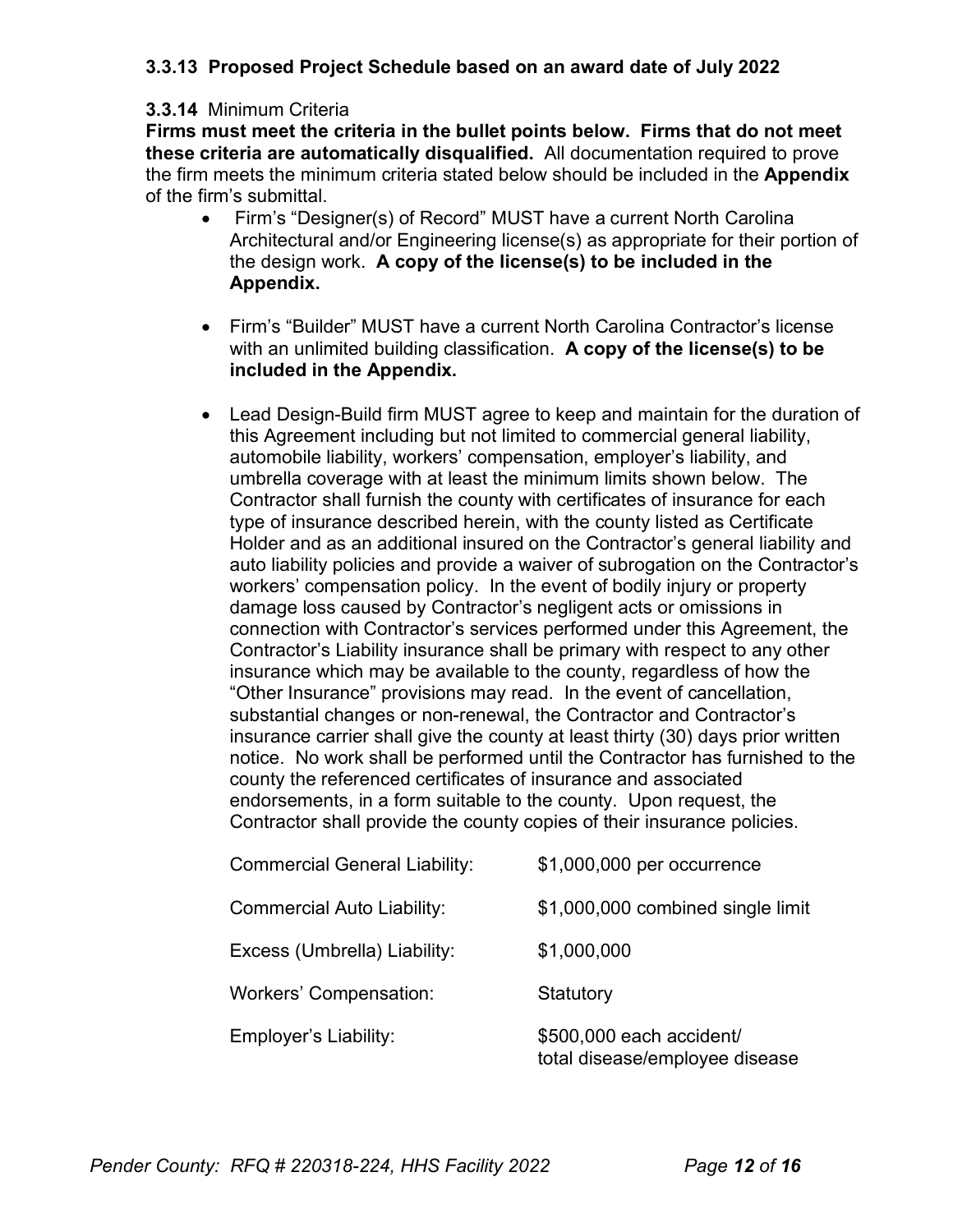• Professional Liability (Errors and Omissions) coverage for Architect of Record and Engineer(s) of Record shall provide coverage not less than \$1,000,000 per claim. (The Owner reserves the right to negotiate different limits and coverage in the final contract.)

**In order to be deemed eligible for evaluation, the submitting lead Design-Build firm must create, officially sign, and place in its submittal a signed statement that contains the following declarations (this document may be part of the Appendix):**

- o *We certify that our Design-Build entity's "Designer(s) of Record" have current North Carolina Architectural and/or Engineering license(s) as appropriate for their portion of the design work.*
- o *We certify that our Design-Build entity's "Builder" has a current North Carolina Contractor's unlimited license.*
- o *We certify that our firm will have and maintain liability insurance coverage for a total of \$1,000,000/occurrence and \$2,000,000/general aggregate for commercial general liability, and not less than \$1,000,000 per claim for commercial business automobile liability.*
- o *We certify that we will have coverage for errors and omissions by all Designer(s) of Record of not less than \$1,000,000 per claim.*

# **3.4 Additional Conditions**

**3.4.1** The Review Committee will endeavor to shortlist only firms that are fully capable and qualified to perform the current project. Upon completion of the review of RFQ submittals, the Review Committee will rank the three highest-ranking firms. The county reserves the right to schedule interviews if necessary for final selection.

**3.4.2** Subject to the provisions of the Freedom of Information Act, the details of the proposal documents will remain confidential until final qualification selection is complete. Once a selection is made, responses to the RFQ become public record and therefore, will be subject to public disclosure under the North Carolina Public Records Law (G.S. 132-1 et.seq.). If the firm designates a document confidential or a trade secret in accord with the procedures prescribed by the Public Records Law, the county will withhold the document from public disclosure to the extent it is entitled or required to do by applicable law (N.C.G.S. 66-152(3)). However, the firm must invoke the protection of this section prior to or upon submission of the data or other materials and must identify the data on other materials to be protected and state the reasons why protection is necessary. **Each individual page considered a trade secret or proprietary information must be labeled "Confidential" in the top right corner.**

**3.4.3** Costs to prepare responses: The Owner assumes no responsibility or obligation to the offerors and will make no payment for costs associated with the preparation or submission of proposals.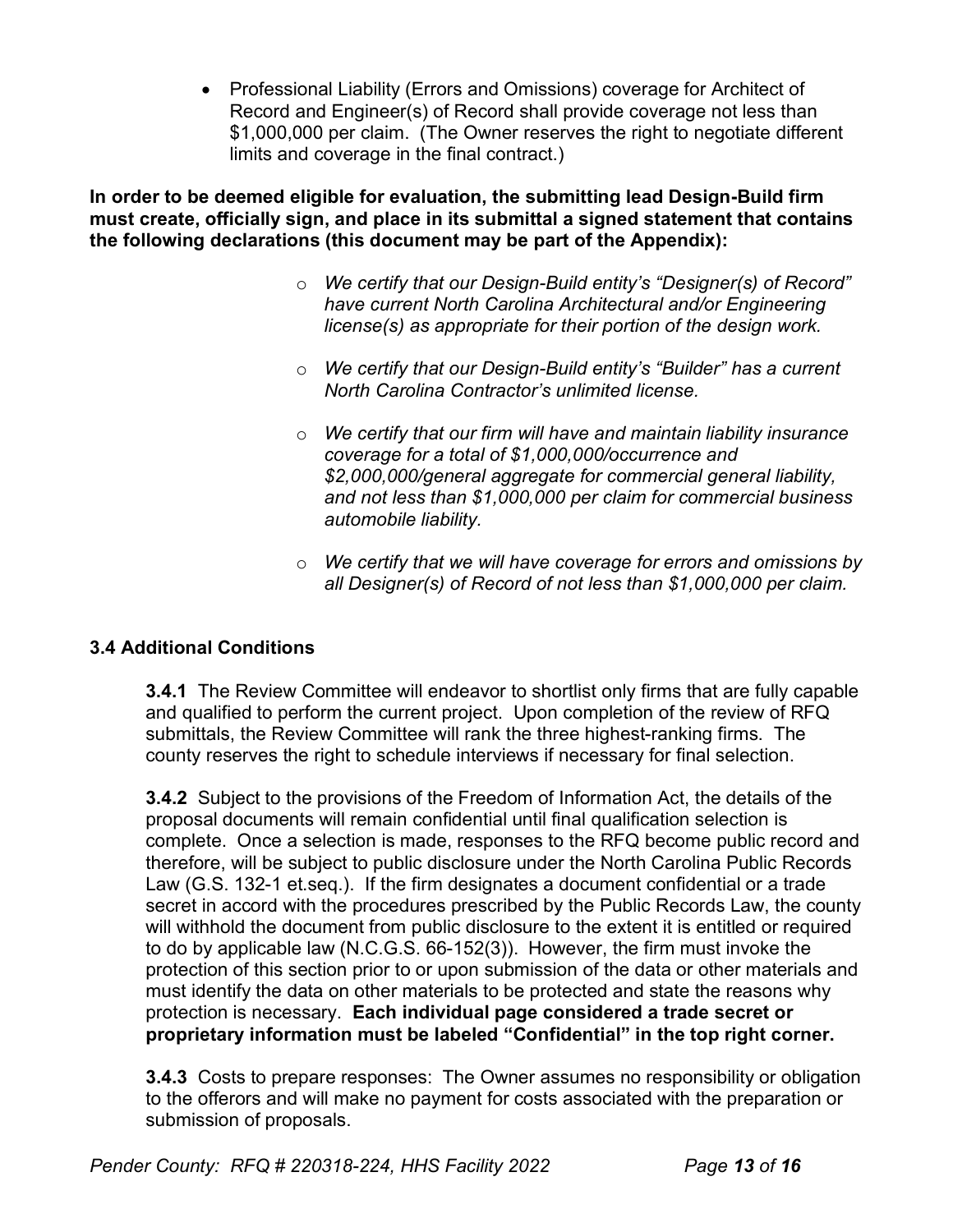**3.4.4** The Owner reserves the right to check references of proposed personnel on the project team and to request substitutions of personnel if it deems such action is in the Owner's best interest. Moreover, the Owner reserves the right to check any reference that it may become aware of in addition to the references provided by the proposer.

**3.4.5** Equal Employment Opportunity: During the performance of this Contract, the Design-Builder agrees as follows: The Design-Builder will not discriminate against any employee or applicant for employment because of race, creed, color, sex, age, national origin, place of birth, or physical handicap. Design-Builder must have a history of being non-discriminating and will not discriminate on the basis of race, creed, color, sex, or national origin in any of its employment practices, or procurement practices with respect to the workforce of the firm, or procurement services in connection with this project.

**3.4.6** It is a requirement that the selected firms must operate a drug-free workplace and that it will remain that way throughout the duration of the project.

**3.4.7** Bidders are also notified that all contractors, vendors, subcontractors, and/or employers bidding and/or contracting with Pender County must use E-Verify in their hiring process. Per North Carolina Session Law 2013-418, no county may enter into a contract unless the contractor and the contractor's subcontractors comply with Article 2 of Chapter 64 of the General Statutes.

**3.4.8 E-Verify Employer Compliance:** Employers and their subcontractors with 25 employees as defined in Article 2 of Chapter 64 of the North Carolina General Statutes must comply with E-Verify requirements to contract with governmental units. E-Verify is a Federal program operated by the United States Department of Homeland Security and other federal agencies, or any successor or equivalent program used to verify the work authorization of newly hired employees pursuant to federal law. The requirements of that policy are included in the invitation to Bid and will be included in the contract for the construction of the project.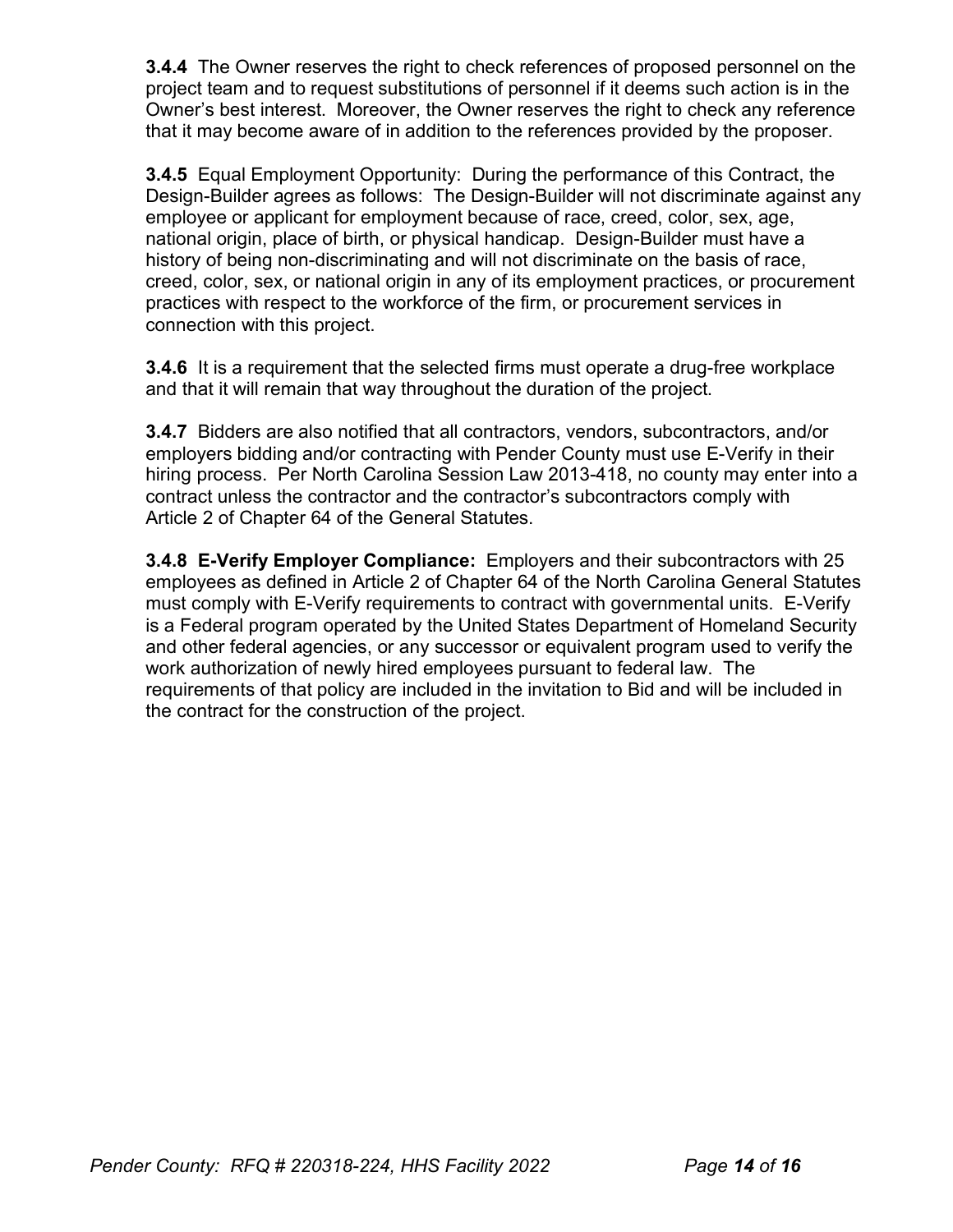#### **Appendix A NON-COLLUSION AFFIDAVIT**

State of North Carolina County of Pender **RFQ** # 220318-224

\_\_\_\_\_\_\_\_\_\_\_\_\_\_\_\_\_\_\_\_\_\_\_\_\_\_\_\_, being first duly sworn, deposes and says that:

- l. He/She is the \_\_\_\_\_\_\_\_\_\_\_\_\_\_\_\_\_\_\_ (title) of \_\_\_\_\_\_\_\_\_\_\_\_\_\_\_\_\_\_\_\_\_\_\_\_\_\_\_(firm's name), the proposer that has submitted the attached proposal;
- 2. He/She is fully informed respecting the preparation and contents of the attached proposal and of all pertinent circumstances respecting such proposal;
- 3. Such proposal is genuine and is not a collusive or sham proposal;
- 4. Neither the said proposer nor any of its officers, partners, owners, agents, representatives, employees or parties in interest, including this affiant, has in any way colluded, conspired, connived or agreed, directly or indirectly, with any other proposer firm or Person to submit a collusive or sham response in connection with the contract for which the attached proposal has been submitted or to refrain from responding in connection with such contract, or has in any manner, directly or indirectly sought by agreement or collusion of communication or conference with any other proposer, firm or person to fix the price or prices in the attached proposal price of the proposal of any agreement any advantage against the County of Pender or any person interested in the proposed contract; and
- 5. The price or prices quoted in the attached proposal are fair and proper and are not tainted by any collusion, conspiracy, connivance or unlawful agreement on the part of the proposer or any of its agents, representatives, owners, employees, or parties in interest, including affiant.

|                                                       | Signature |
|-------------------------------------------------------|-----------|
|                                                       | Title     |
| <u>NOTARIZE</u><br>Subscribed and sworn to before me, |           |
| This ______ day of ____________________               | , 20      |
| Notary Public _______________________________         |           |
| My Commission Expires: ___                            |           |